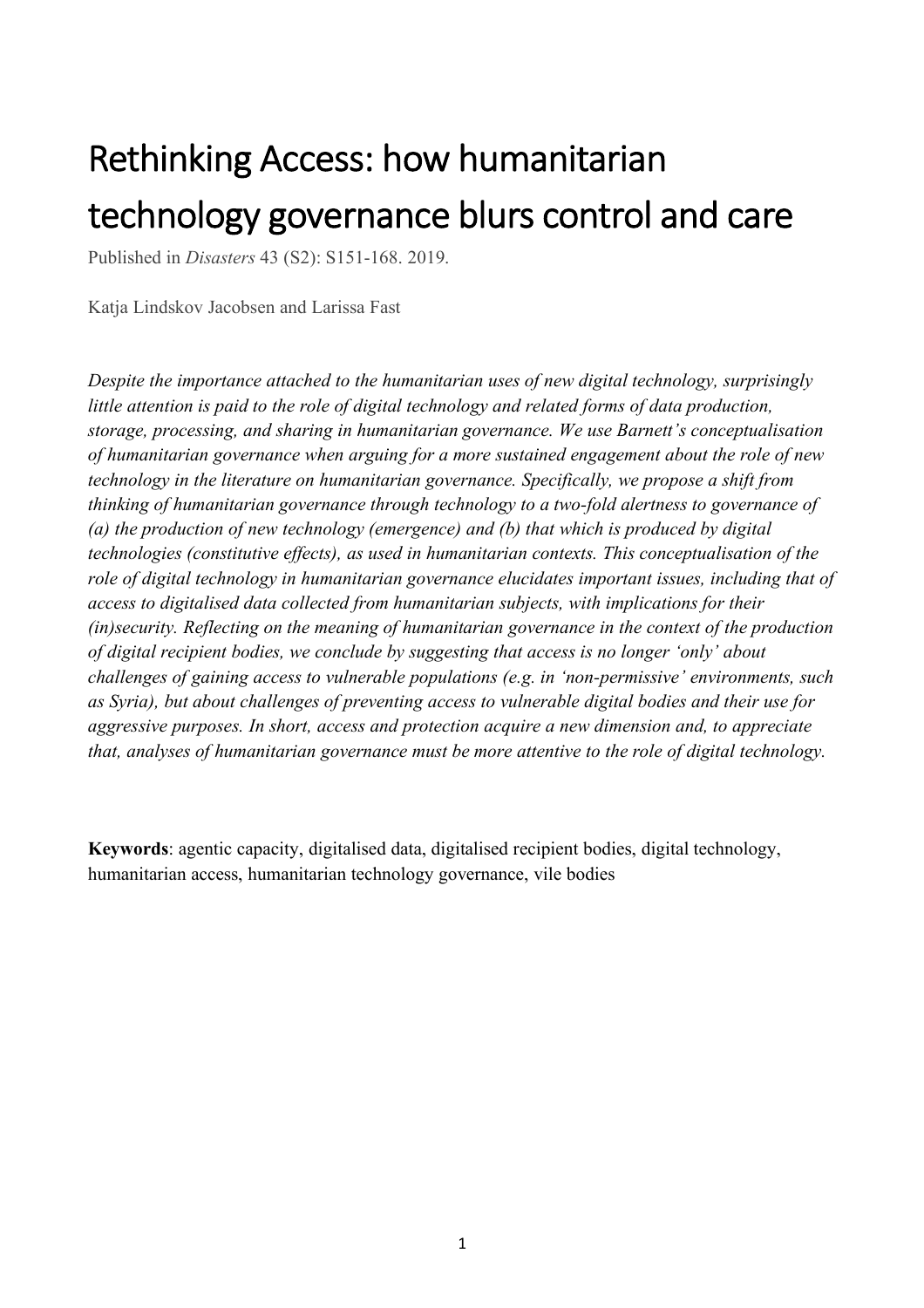#### **Introduction**

The growth and expansion of humanitarian action has resulted in calls to investigate the structures and practices that govern 'humanitarianism', and the world that such governance produces. Accordingly, various scholars have asked questions about humanitarian governance: about its genesis and genealogy (Lester and Dussart, 2014), the relationship between humanitarian governance and the expansion of imperialism (Mitchell, 2017), the structure of international humanitarianism and the resulting possibilities for sectoral change and reform (Bennett, Foley, and Pantuliano, 2016; Kent et al., 2016; Knox-Clarke, 2017), or specific forms of humanitarian governance that emerge in specific countries and related compositions of actors (Lautze, Raven-Roberts, and Erkineh, 2009). A particularly useful and comprehensive dissection of the notion and elements of humanitarian governance appears in Michael Barnett's article, 'Humanitarian governance' (2013). For him, humanitarian governance refers to efforts to 'secure the welfare of the population, the improvement of its condition, the increase of its wealth, longevity, health' (Foucault, cited in Barnett, 2013, p. 381), and 'the administration of human collectivities in the name of a higher moral principle that sees the preservation of life and the alleviation of suffering as the highest value of action' (Fassin, cited in Barnett, 2013, p. 381).

More specifically, Barnett (2013) lays out six sets of key questions. The first two relate to the purpose and growth of the humanitarian sector, and the world it seeks to create. Third, he advocates an examination of who shows up at humanitarian crises, an approach which allows for a more inclusive view of the sector. This view encompasses the 'new actors', such as diaspora groups, faith-based actors, the private sector, and social technology groups, all of which fall beyond the traditional and narrowly defined set of international NGOs and westerns donors that for years dominated the analysis of the humanitarian sector. The fourth and fifth set of questions focus on organisation and accomplishments as well as the techniques of governance. Finally, the question of authority emerges, specifically related to the different authorities that humanitarians possess and how they manage these authorities.

In this article, we engage with Barnett's notion of humanitarian governance. He widens the analysis beyond traditional political science to include critical theory perspectives on the practices, discourses, and dispositions of humanitarianism. We share this view but take it one step further. While a useful starting point for the deconstruction of humanitarian governance more broadly, we argue that this framing fails to adequately account for one of the most prominent contemporary trends: the role of technology, notably digital technology and related forms of data, as these are increasingly taken up by various humanitarian actors in their efforts towards the 'global governance of humanity' (Barnett, 2013, p. 379). Similarly, for the question of authority, more explicit attention to the role of digital technology and related forms of digital data is key to enable consideration of, and possible changes to, for example, the distribution of violence that underwrites the making of authority. This is not a rejection, but rather a further development of Barnett's framework. For instance, where he asks who shows up at humanitarian crises, we suggest that it is also crucial to similarly ask what technologies 'show up' in the context of humanitarian crisis—and what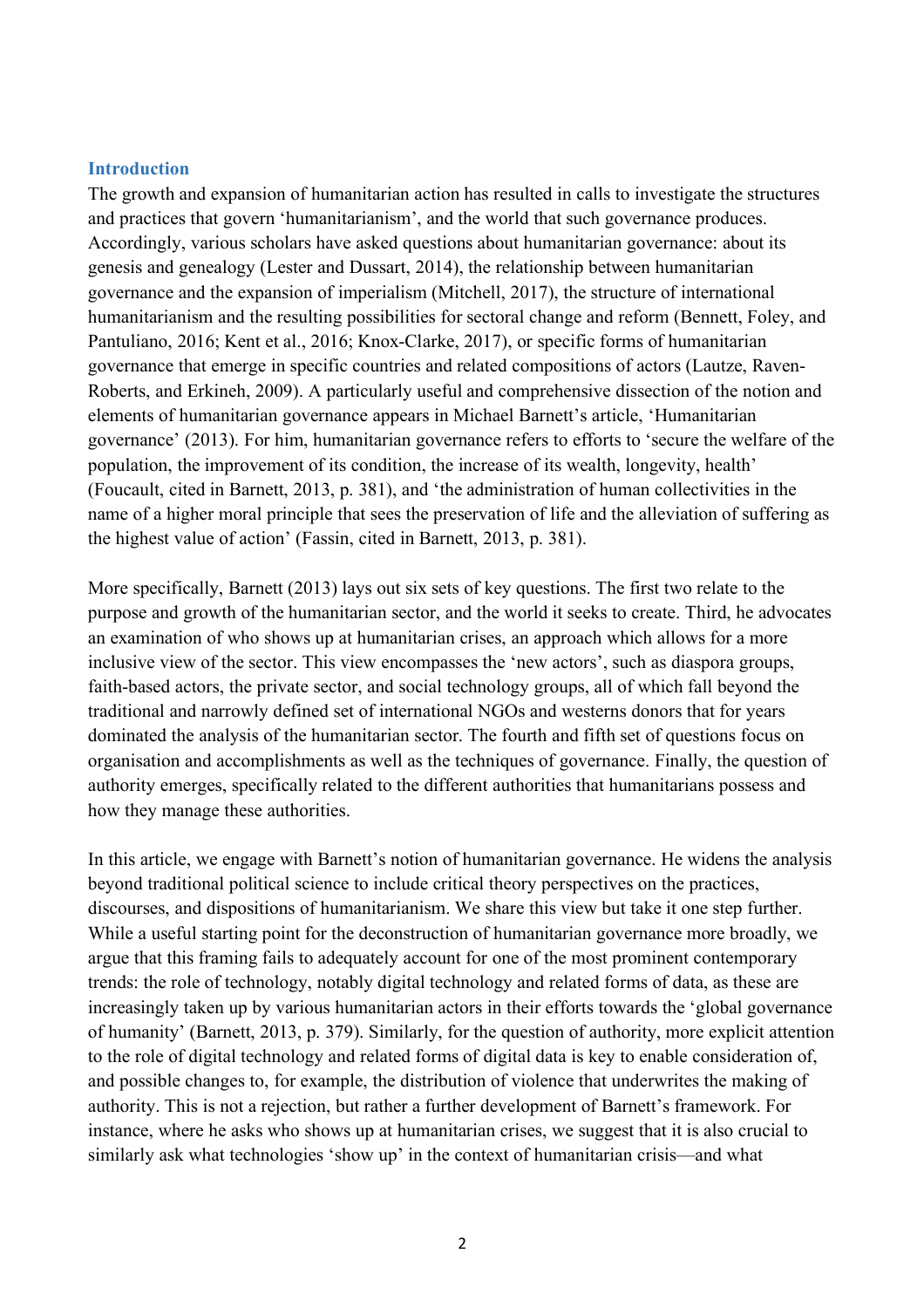additional governance issues emerge. This proposed conceptualisation of the role of digital technology and related forms of data in humanitarian governance conform to the suggestion that 'technology' is not neutral but represents a form of power that blurs care and control (Barnett, 2011; Malkki, 1996; Scott-Smith, 2015a).

Scholars are devoting increased attention to the uses of new digital technology and related forms of data in humanitarian practice. Indeed, humanitarian actors—from UN agencies to NGOs—have increasingly turned to digital technologies with, for example, biometrics (Jacobsen, 2015a, 2015b), drones (Sandvik and Lohne, 2014), remote sensing and programming (Duffield, 2016; Andersson and Weigand, 2015), satellite imagery (Witjes and Olbrich, 2015), digital mapping (Givoni, 2016), and the attendant forms of digital data (McDonald, 2016; Fast, 2017; Read, 2016; Burns, 2014). One important factor that has framed and driven the humanitarian turn to digital technologies and data is the discourse within the humanitarian sector, which construes these new technologies as empowering (OCHA, 2013; IFRC, 2013) and as 'game-changers' (Meier, 2015) that can help overcome new as well as longstanding humanitarian challenges. Indeed, there has been a tendency to view technological innovation in utopian terms (Sandvik et al., 2014; Jumbert and Sandvik, 2017; Jacobsen, 2015b). In other words, we are seeing an uptake of new digital technology in an increasing range of humanitarian contexts (refugee registration, food aid, vaccination programmes, etc.)—a development that has already dramatically transformed, and will continue to transform, humanitarian governance.<sup>1</sup>

This rich scholarship has demonstrated various implications of this digital turn. This article adds a focus on governance of the uses of these technologies and the digitalised beneficiary data that get produced, and, finally, it ties these insights back to a longstanding and vital humanitarian challenge, namely that of access. Aid agencies' access 'to' affected populations or affected populations' access to services and protection are both still key dimensions of access, as evident from for example Syria and South Sudan. However, adding to this, a reversal of access becomes visible once we include a focus on technology in our analysis of humanitarian governance. That is, with the production, storage, and processing of increasing amounts of sensitive digitalised data of humanitarian beneficiaries comes a third dimension: access to data and the concomitant question of how to *prevent access* to these data by (nefarious) actors whose uses may undermine rather than buttress the security of these digitalised humanitarian subjects.

To illustrate the important role of technology in humanitarian governance this article accomplishes two tasks. First, it makes a conceptual contribution by showing how insights from Jasanoff (2004a, 2004b) and Chamayou (2008, 2012) can be developed into a framework that shifts from thinking of humanitarian governance through technology to a two-fold alertness to governance of (a) the *uses* of new technology and (b) that which is *produced* by digital technologies. Second, it offers examples of the kinds of governance issues that such a conceptualisation will enable us to grasp, including the kinds of risks that will enhance our ability to protect humanitarian subjects, in our analyses of contemporary humanitarian governance. Making these visible also illustrates what we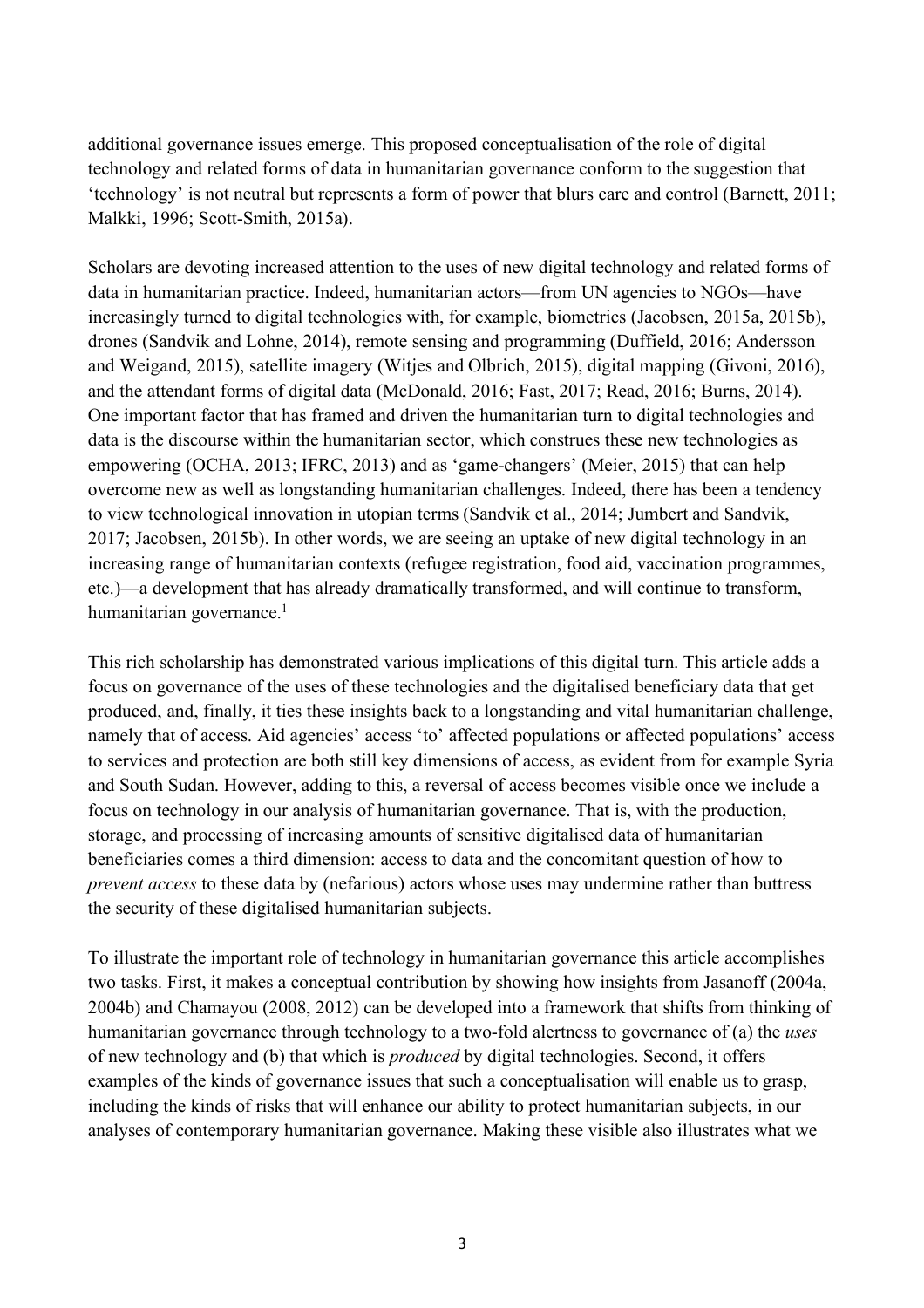will fail to appreciate if we conceptualise humanitarian governance in a manner that pays insufficient attention to the roles and functions of technology and data.

## **Conceptual framing**

A belief in better governance through technology depends on the assumption that technology and data are simply 'means to an end'; for humanitarians, this encompasses technology as a 'means' to improve humanitarian protection, food delivery, or refugee registration. Put differently, in the humanitarian domain, technology is commonly understood as a set of tools that make it easier and more efficient to achieve a set of predefined goals (Harvard Humanitarian Initiative, 2011; IFRC, 2013; Read, Taithe, and Mac Ginty, 2016; Jacobsen, 2015b). In other words, technology or data are seen as 'neutral'. Given the inability of such conceptualisations to account for important aspects of contemporary humanitarian governance, we propose instead to begin our analysis from a conception of technology as capable of 'agentic capacity' (Coole, 2013) and of generating constitutive effects that we need to factor in when thinking about the role of technology in humanitarian governance. Accordingly, in an effort to develop an analytical framework more attuned to the politics of humanitarian technology governance, we combine Grégoire Chamayou's insights about 'vile bodies' and experimentation with insights from Science and Technology Studies (STS) (notably Sheila Jasanoff) and the more recent humanitarian materiality literature (Redfield, 2012; Scott-Smith, 2015a, 2015b). We aim, by combining these insights, to provide an analytical framework through which to unpack processes and productive effects at the stages where technology and data enable an expansion of governance (control) and concurrent questions about how best to guard this accessibility against the risk that arises when or if these data would be used for other purposes than humanitarian protection. We suggest that these two analytical levels offer a fruitful framing for exploring these otherwise underappreciated aspects of humanitarian technology governance: governance of humanitarian technology *use* and governance of what these sociotechnical assemblages (humanitarian practices, discourses, and materiality's constitutive agentic capacity) *produce*.

Put differently, with the analytical framework proposed below, we call attention to two ways in which humanitarian technology can do harm, and, accordingly two areas about which the issue of governance of—and not simply through—technology must be attended to carefully in order to understand the implications for the protection of the humanitarian subject.

*A) Governance of humanitarian technology use: using 'vile bodies' as test subjects*  French philosopher Grégoire Chamayou (2008) has written a Foucault-inspired account of the history of medical experimentation on what he terms 'vile' bodies, or those bodies to which society accords lesser value, such as slaves, orphans, or prisoners (Lambert, 2013; Jacobsen, 2015b). According to Chamayou, throughout history medical practices have collaborated in the production of vile bodies suited for experimentation. These bodies serve an important function, not only in the making of new types of medical interventions but also, importantly, in enabling a shift in the mode of sovereign power. Indeed, it is in his attention to this link to modes of sovereign power that Chamayou's analysis differs from other contributions to the history of medical experimentation on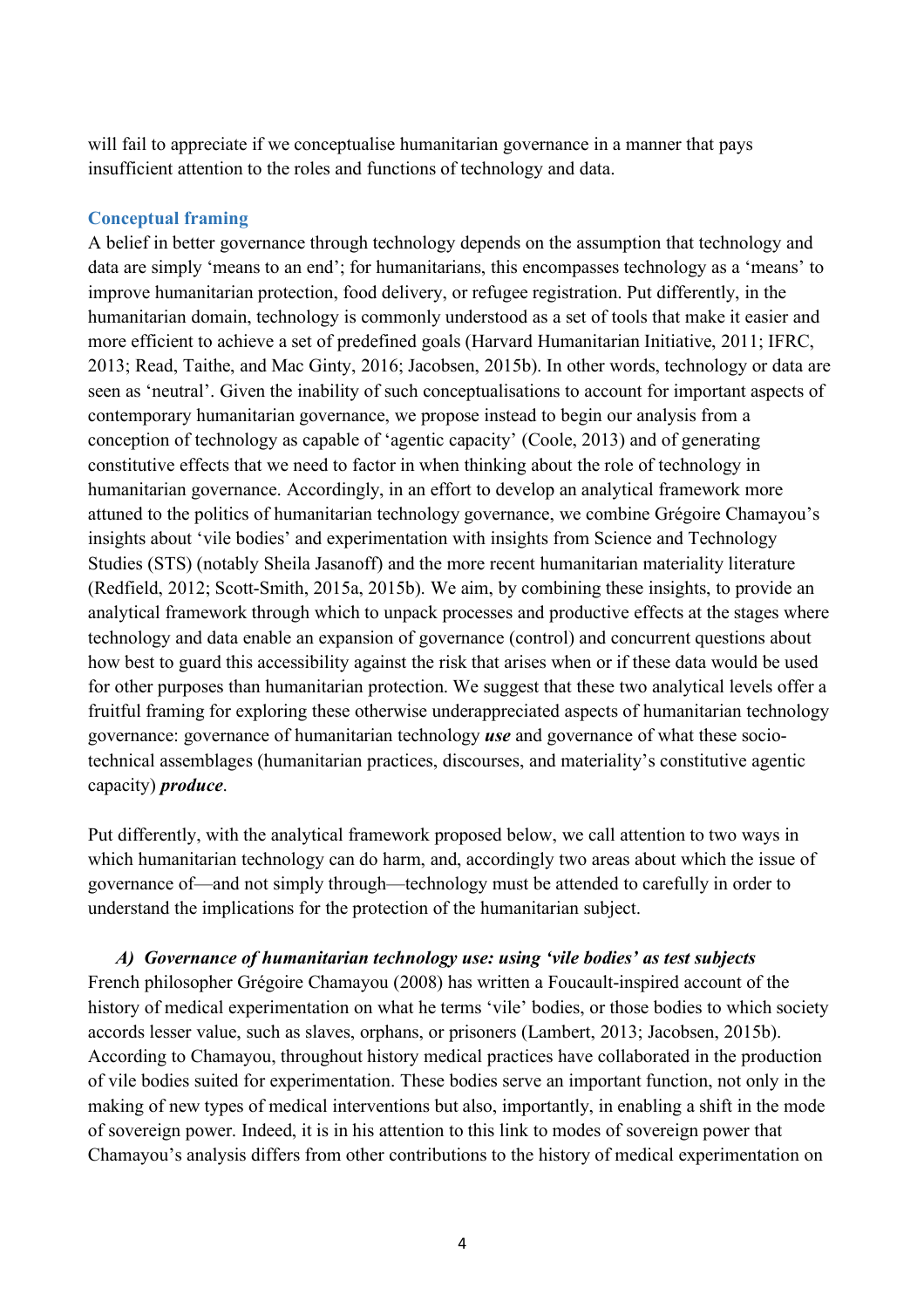vile bodies.2 By introducing this notion, Chamayou calls attention to the underlying justification mechanisms whereby it becomes possible to consider specific bodies 'suitable' for experimentation—namely through their determination as vile.<sup>3</sup> Specifically, Chamayou develops 'a typology of vilization technologies' (Lambert, 2013), which can be understood as a typology of technologies involved in the production of bodies considered 'fit' for experimentation—whether because these bodies are constructed as vile or undesirable (Agier, 2010), surplus (Duffield, 2007), or simply as less valuable (Fassin, 2010). Critically, then, the question is how humanitarian subjects may in certain contexts come to be determined as 'vile', which justifies their subjection to experiments with new technologies—not only medical but also, as we shall illustrate and as others have shown (Sandvik, Jacobsen, and McDonald, 2017), experiments with new digital technologies. Insofar as this occurs, it is a crucial dimension of humanitarian governance—more specifically, of the governance of risks and violence where such production of vile bodies and related practices of experimentation unfold in humanitarian contexts.

Concerning the question of how the production of vile bodies and their subsequent subjection to experiments plays a vital role in establishing and reproducing relationships of power and domination, Chamayou develops this argument further in a later book, *Manhunts* (2010, translated into English in 2012). In *Manhunts*, Chamayou shows how, throughout history, the exercise of power and domination has been intimately linked not only to the production of seemingly authoritative and unyielding 'truths', but also to an underlying 'manhunt',' which has been key to the incessant emergence of new forms of domination. To write the history of manhunts is also 'to write the history of the technologies of predation indispensable for the establishment and production of relationships of domination' (Chamayou, 2012, p.1).

#### From 'vile' bodies to humanitarian governance of technology emergence

This account of the role of experimentation opens an important line of inquiry into the relationship between humanitarian technology and the issue of governance, primarily through the use of experimental technologies and data in the humanitarian sphere and the harm their use may produce. Chamayou's account of experimentation and the emergence of new technologies of power highlights the importance of exploring how humanitarian technology governance might serve a similar role, entangled in the production of bodies deemed 'fit' for experimentation and for the trialling of technologies that may enable a shift in the mode of sovereign power. Importantly, Chamayou's analysis urges consideration of the question of power and experimentation on peripheral/superior bodies in a manner that attends to how these practices are both discursive and physical, meaning attention to material dimensions and the role of discourse. In other words, this first aspect of humanitarian technology governance focuses on 'technology emergence' and attendant practices of experimentation, including attention to the possible emergence of harmful side effects and subordinate subject positions. Looking to the domain of medicine offers ample evidence of how technology testing has unfolded in humanitarian settings and how these practices can come with harmful—sometimes even fatal—side effects (Shah, 2006). Scholars have documented how, in the colonial periphery, various new medical technologies (including vaccination techniques) have been tested in experiments that exposed colonial subjects to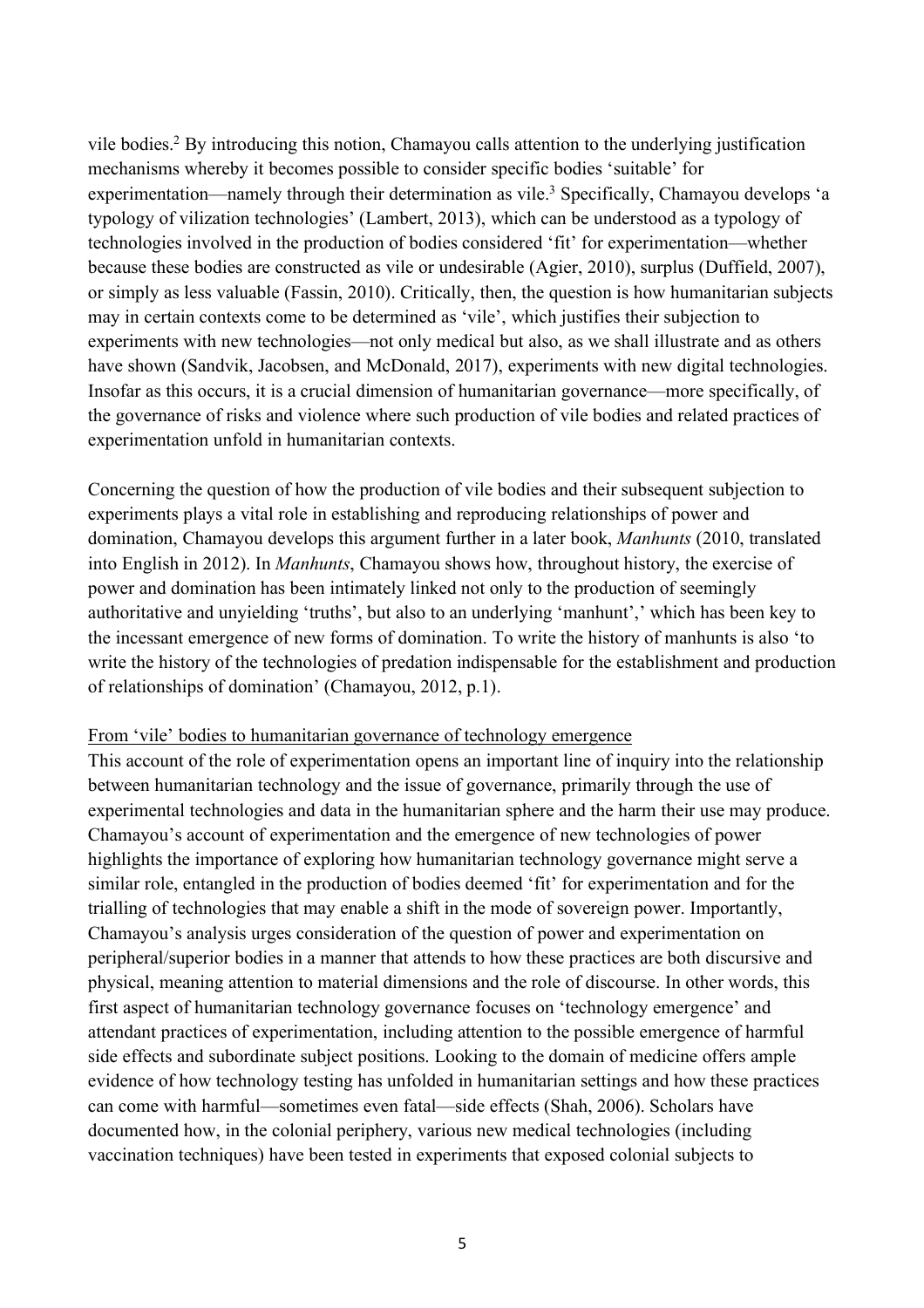insecurities and harmful side effects (Petryna, 2005, 2009). Looking at experimental uses of new technology in contemporary humanitarian settings, we see trials of unapproved medical innovations as well as testing of a range of technological innovations, from piloting of mobile health platforms (Tomlinson et al., 2013) to trials of 'fortified blended foods' (Scott-Smith, 2015a, 2015b), genetically modified foods, and other biometric technologies (Jacobsen, 2015a, 2015b). These interventions are often justified on the basis of improvements in 'care', even as their effectiveness is often mixed. For example, the proliferation of mobile health (mHealth) technology pilots in Uganda eventually caused the Ugandan government to call a moratorium on pilot projects in the country. Not only were such projects entirely distinct, creating many new health platforms that were incompatible across agencies, sectors, and locations, their overall effectiveness remains questionable (Tomlinson et al., 2013). This proliferation of pilot programmes exemplifies an ability to test new technologies in places where governance of new technologies may be less regulated or codified, whereas in western countries such practices of care would likely be controlled governed—more closely.

This legacy underlines the importance of examining how the use of humanitarian settings to test new technology depends upon and reinforces the production of an 'enabling' condition, and how this constitutes an overlooked example of humanitarian governance as a form of power that blurs care and control, since these practices of care are also constitutive of subordinate subject categories. Importantly, the constitution of humanitarian subjects of care and subordination, in turn, enables the acceptability of humanitarian technology experimentation, with implications for the distribution of security/insecurity of technology emergence. Such critical questioning is crucial to probing the possibility of side effects and harms that result from 'experimental' humanitarian technology use.

#### Technology emergence: how care and control intertwine

This line of inquiry calls attention to another sense in which 'humanitarian technology governance' is a form of power that blurs control and care, emancipation, and domination. In this process, subjects are being 'cared for' and at the same time dominated, through subordinate subject positions. This then allows for and accepts that the safety of humanitarian subjects becomes subservient to the aim of making new technologies 'safe' for use by more 'valuable citizens' through these experiments. The focus on how care and control intertwine at the level of technology emergence in humanitarian contexts is important as it illuminates otherwise underappreciated dimensions of power in the context of humanitarian technology governance. First, it calls attention to the risk of harmful side effects and the constitution of 'subjects fit for experimentation' including a certain distribution of harm/safety*.* Barnett's conception of humanitarian governance is helpful, but in considering the use of new technologies we find it crucial to pay explicit attention to the related governance effect of humanitarian technology. Thus, asking critical questions about how specific humanitarian technology uses are linked to the constitution of categories, with implications for the blurring of care and control in the context of humanitarian technology governance (Barnett, 2011; Malkki, 1996; Feldman and Ticktin, 2010). We therefore propose a framework that explicitly focuses on how, in humanitarian technology and data governance, various processes and practices feed into *the constitution of humanitarian subjects as suitable test subjects*—and on the distribution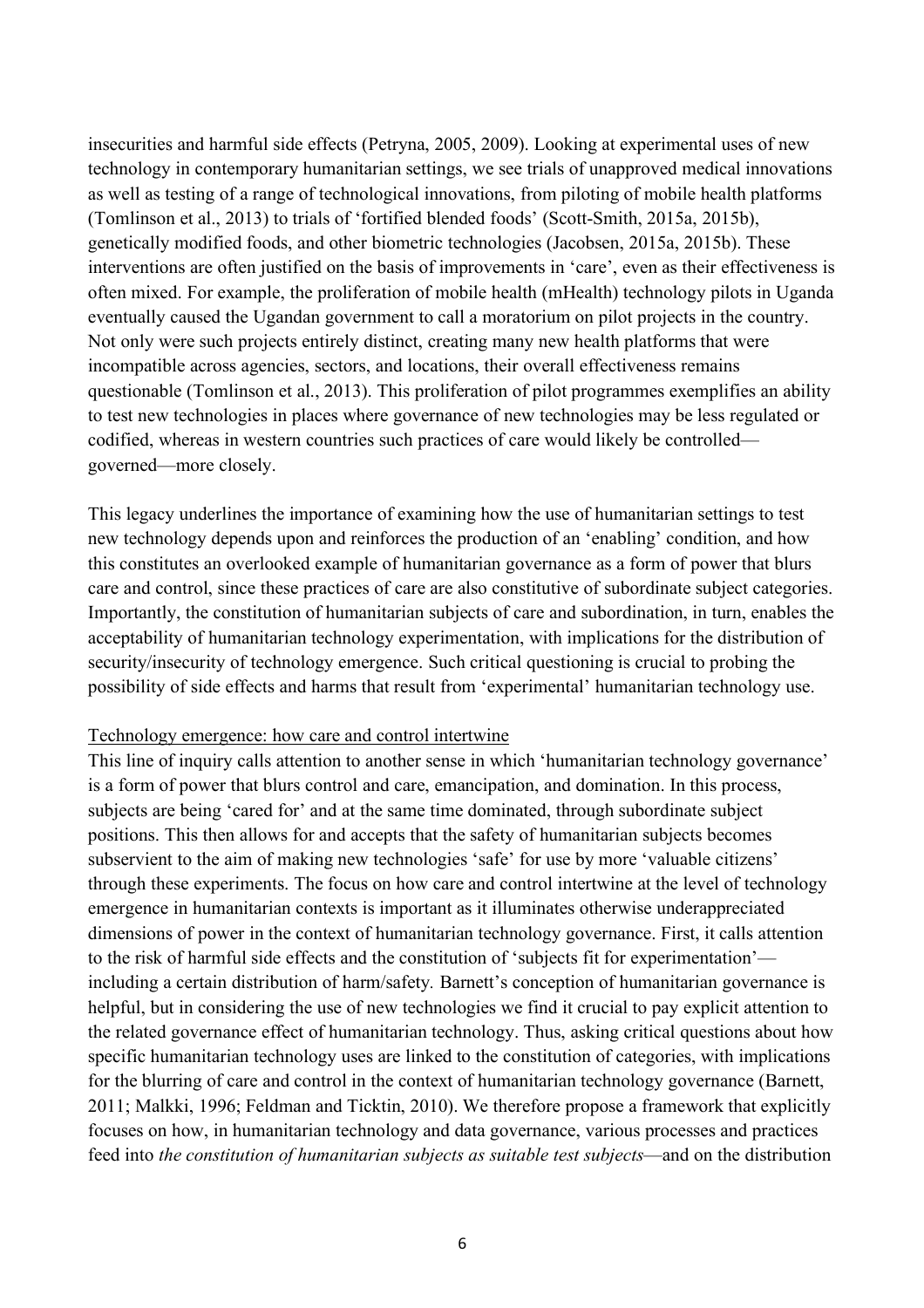of security/insecurity that materialises when experimental humanitarian technology uses expose these subjects to insecurities, and from which other, more valuable bodies, are spared. With an expansion of technologies that are tested in 'distant' zones, governance effects are therefore expanded, including the constitution of categories of domination (subordinate subject positions) with potentially harmful implications for the kinds of insecurity to which humanitarian subjects (unable to reject this positioning as 'guinea pigs') are at risk of being exposed.

## *B) Governance of what humanitarian technology produces*

To appreciate an additional set of governance effects, we must pay attention to how technology can have constitutive effects. Specifically, we suggest that the STS notion of co-production is helpful in calling attention to two types of constitutive processes: the production of technology in a certain capacity (as reliable or authoritative) and constitution by technology. Technology is not simply a passive means through which to achieve predefined ends. One sense in which technology is political stems from its agentic capacity (Coole, 2013; Bennett, 2010; Latour, 1996); that is, from the ways in which technology has a capacity to effect change and, as Sheila Jasanoff (2004a) puts it, influences the making of social order and social identity. Here the focus is on the ability of technology, or rather 'sociotechnical formations', to 'loop back' and influence how we see the world and our role in it (Jasanoff, 2004a, p. 2; 2005). This may occur either because new technology reinforces existing structures of inequality or because new technology makes it possible to conceive of additional aspects of human existence as accessible, knowable, or relevant to the determination of subject categories (e.g., as valuable or of little worth, as safe or unsafe). Without an appreciation of such effects, we fail to appreciate how humanitarian technology alters conceptions of the aspects of human life considered governable.

To illustrate the point, the introduction of biometric technology and the existence of digitalised biometric refugee data makes it possible to think about the digital refugee body as vitally important to the determination of refugee identity, including the demarcation of safe versus unsafe or 'legitimate' versus 'illegitimate' refugees. Indeed, biometric technology was able to influence the constitution of a new type of refugee body, namely the 'digital refugee'. In another example, the expansion and integration of cash transfers to Syrian refugees in Lebanon grants refugees faster, more secure, and more dignified ways to access assistance. Yet it also grants aid agencies and donors access to vast amounts of data about the habits of refugees, and requires refugees to register in order to qualify (Parker, 2016). In these examples, humanitarian uses of digital technologies loop back in ways that blur care and control; the digital refugee is being 'cared for' at the same time as new dimensions of refugee existence are rendered 'governable' and open to new forms of control, thus altering traditional political ontologies and boundaries. The digital refugee is simultaneously cared for *and* exposed to new forms of insecurity and harm.

From 'co-production' to governance in the context of the constitutive effects of technology Accordingly, it is important to explore the constitutive processes through which new technologies are established as politically relevant—for example, as an authoritative source of politically relevant knowledge. Thus, another dimension of humanitarian technology governance concerns how using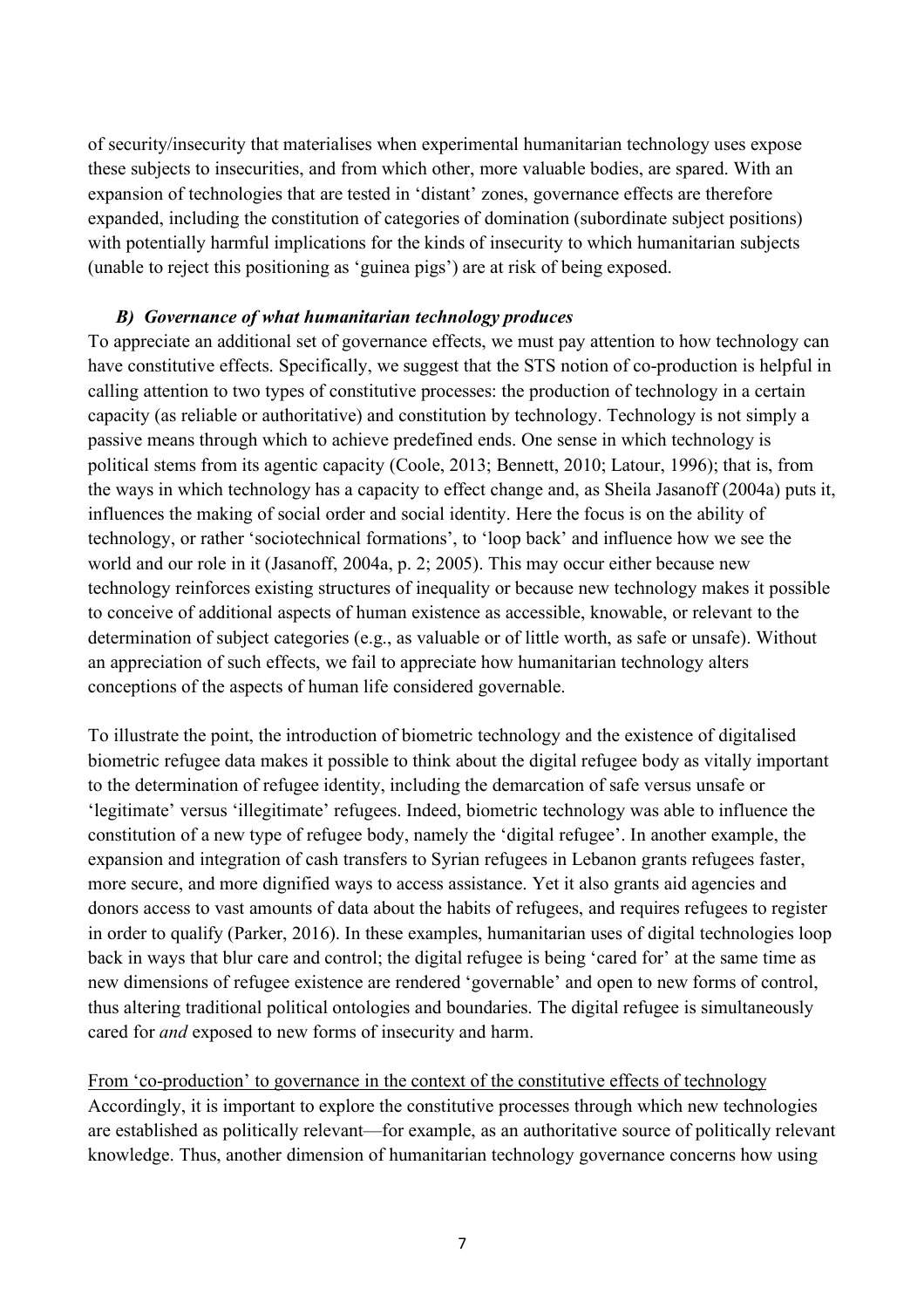humanitarian technology contributes to their acceptability and bolsters their potential governance effects beyond the humanitarian setting. Pointing out how an otherwise controversial technology has been used for humanitarian purposes can contribute to making this technology more acceptable.

Without attention to these two aspects of humanitarian technology—that is, emergence and constitutive effects—the risk exists that humanitarianism's embrace of new digital technology, in the effort to govern more effectively, will unfold in a manner that remains largely oblivious to the insecurities and vulnerabilities that may emerge. Each level of analysis illuminates a distinct aspect of the diverse effects that extend beyond the idea of technology as a 'tool' that can simply increase the efficiency of humanitarian actions. Rather, we show how this conception of technology enhances Barnett's analysis of humanitarian governance as a distinct form of power. Adding a conception of technology as agentic similarly calls for attention to these dimensions of power when seeking to understand the mechanisms and processes by which humanitarian technology governance dismantles the boundaries between care and control, emancipation and domination.

A word of caution is, however, important here. These two aspects of emergence and constitutive effects provide a helpful analytical distinction, yet they are closely related: experimentation is both continuous (as Chamayou explains) and a specific occurrence that unfolds within a defined time and space (such as the examples of technology use and looping back effects that co-production invites us to examine). Similarly, in our framework the emergence of constitutive effects is also a continuous process, even as it is possible, at the same time, to study these effects (e.g. the making of digital bodies in the context of humanitarian uses of biometrics) by zooming in on a specific set of practices and technology uses defined in time and space (e.g. Sandvik and Lohne, 2014; Jacobsen, 2015a). Rather, the value of distinguishing between emergence and constitutive effects as two analytically distinct aspects of technology use in humanitarian governance stems from the specific governance challenges that pertain to each. The issue of 'emergence' brings to the surface a set of governance challenges related to the trialling of new technologies in humanitarian contexts and the underlying condition that allows for this (the production of vile bodies). The issue of 'constitutive effects' points to the appearance of new challenges stemming from critical questions about how to 'govern' (access to) the data derived from these technology uses. This is not to say that constitutive effects are unimportant in the trial or pilot period. Rather, these constitutive effects become increasingly important with the uptake of new digital technologies and the concomitant generation of data. Similarly, experimentation does not end with the 'initial trial', but the risk of side effects and the importance of protection from these diminishes in importance, while the risk of unintended consequences from constitutive effects, now at a large scale, escalates.

Constitutive effects of technology in humanitarian governance: how care and control intertwine To understand the governance implications of humanitarian actors' turn to various new technologies, we must examine both the expectation of technology's promise to improve humanitarian practices and the emergence of potential harmful effects. These effects illuminate how humanitarian technology uses exemplify a form of power that blurs care and control. More specifically, we propose that such a conception can be translated into a framework that calls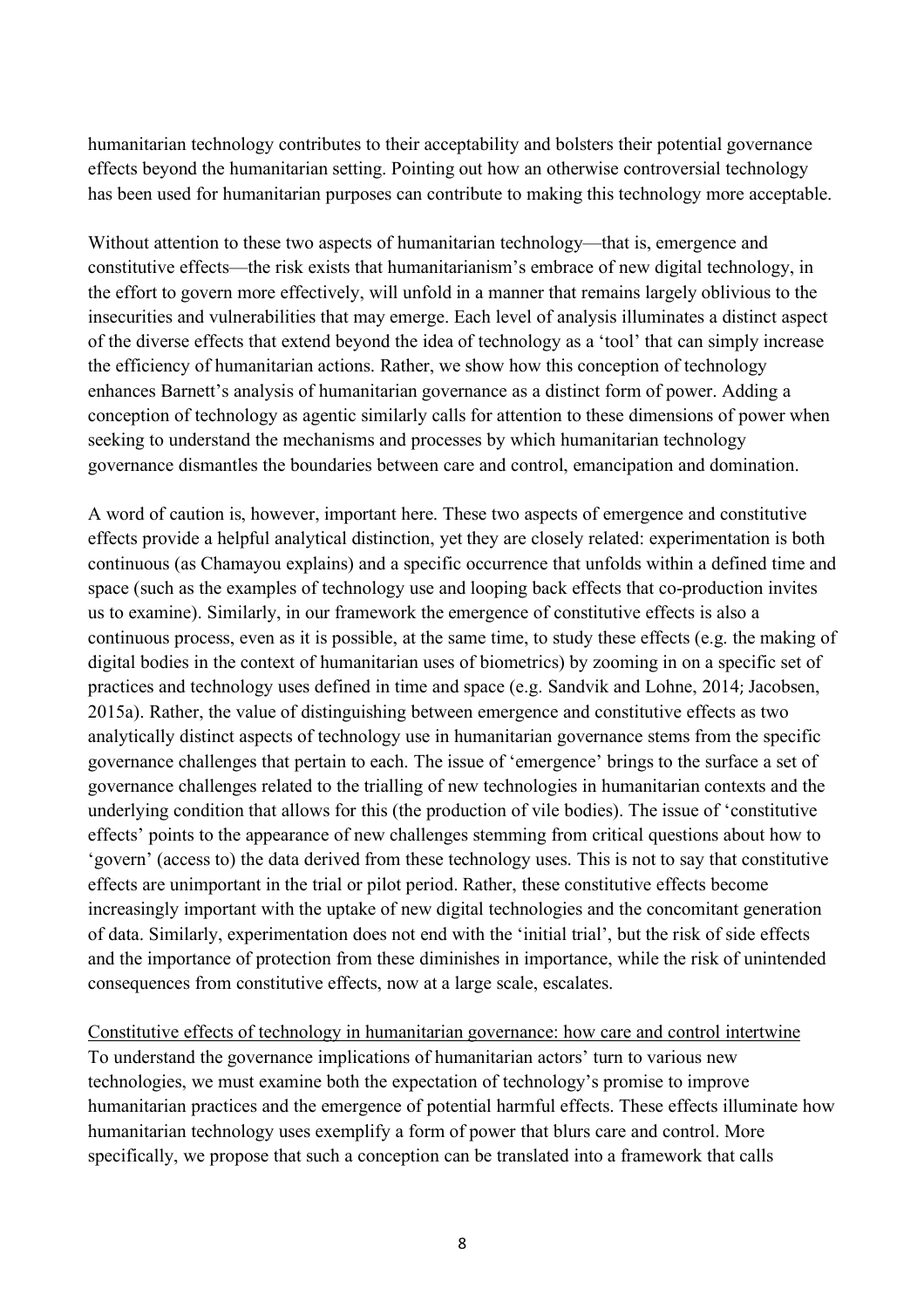attention to two important dimensions of the politics of humanitarian technology governance: (a) the emergence of new modes of governance and the role of humanitarian actors in this process, and (b) the effects of those technology uses in terms of their continuously unfolding constitutive effects. In doing so we move from thinking about humanitarian governance through technology (with technology as a means to a predefined end-goal or problem) to thinking about governance of technology uses (experimentation) and about governance of that which is being produced (that is data, digital bodies, new forms of vulnerability) in humanitarian contexts. Put differently, this approach to technology adds to Barnett's notion of humanitarian governance an explicit plea for analysing the role of technology, beginning with the assumption that technologies are not simply neutral means by which a predefined end-goal (e.g. improved humanitarian governance) can be pursued. Starting from this co-productionist stance makes it possible to appreciate how an important dimension of contemporary humanitarian technology uses is related to the productive effects and sometimes unforeseen looping effects, such as those related to biometric refugee registration.

#### **From framework to analysis: becoming alert to new challenges of access**

The previous discussion provides a conceptual framework for analysing the use and products of humanitarian technology and their relationship to governance, both the governance of technology in the making and governance of the products of technology, in this case, digitalised humanitarian subjects.

In this section we extend this reconceptualisation of the role of technology in humanitarian governance to a longstanding question in the humanitarian domain, namely that of access. More specifically, we suggest that the above framework enables an appreciation of how a humanitarian turn to digital technology and data cannot simply overcome challenges of access; instead, it also generates new challenges. Two sets of challenges become visible: (a) access to (production of) humanitarian test subjects, and (b) access to (production of) digital refugee bodies/humanitarian population data. Below we present two examples that illustrate the importance of looking beyond an initial and continuously optimistic framing of digital technology as a solution to humanitarian challenges. We do not suggest that drones, biometrics, or the data they generate cannot offer benefits to humanitarian assistance. Rather, the point is how to make sure that potential benefits are not offset by the emergence of new risks and governance issues.

Vile bodies and access to test subjects: experimentation, subordination and exposure to risk In 2002, United Nations High Commissioner for Refugees (UNHCR) used iris scans, for the first time, to register returning Afghan refugees. Iris recognition had not previously been used in such hot and dusty settings. When used under these harsh and challenging conditions, there was a risk that the biometric equipment would fail to enrol or recognise refugees correctly.<sup>4</sup> UNHCR therefore referred to this technology use as 'experimental' (UNHCR, 2003).<sup>5</sup> Since then, agencies have rolled out additional biometric pilot projects in the context of refugee registration and assistance (Jacobsen, 2017). Such trialling of new biometric technology in humanitarian contexts is, however, not limited to the case of refugee registration. As part of a humanitarian endeavour to deliver medical aid, other trials have unfolded, such as the testing of 'a fingerprint-based system to track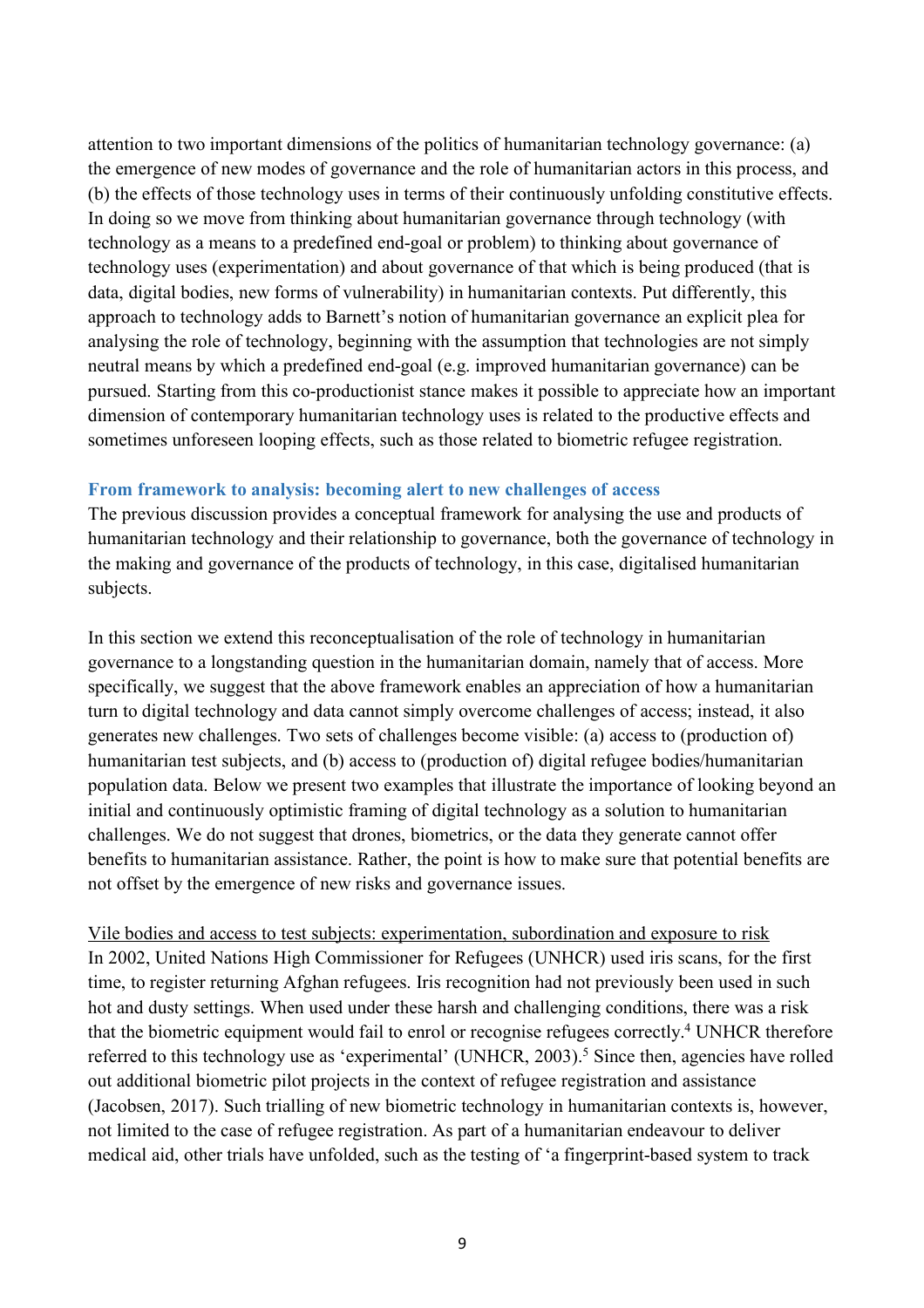which vaccines children have been given' (Buhrow, 2016, p. 66). These processes subject these bodies to experiments and thus expose them to different forms of risk and insecurity.

Those providing biometric data may or may not fully comprehend the consequences of providing their digital data. This is especially true of those who are not yet included in the digital age; it is equally true of those who, whether by choice or lack of awareness, do not fully grasp the potential harm that may accrue to them. Some of this stems from the risk that biometric data may be accessed by actors with non-humanitarian aims. Not only is this a risk in view of UNHCR's debates with host states over access (Jacobsen, 2016), it grows as the use of biometrics multiplies in a variety of settings bordering humanitarian ones. Biometric registration is, for example, being rolled out in a number of development contexts—notably in a large number of African states—where one dimension of this technology use is about testing the usefulness of biometric registration. This, too, is inseparable from a host of potentially negative side effects. In the Philippines, a computer containing personal biometrics information of Filipino voters was stolen. In addition to such effects, there are also constitutive effects: (a) the constitution of the Filipino population as newly digitally governable and vulnerable, and (b) the constitution of 'success stories' (or the potential for constitution of success stories) to enable broader acceptability and further roll-out of biometric voter registration. Although biometric voter registration is not 'humanitarian' per se, an important point about humanitarian technology governance is the issue of access—and here the growing number of biometric voter databases across Africa deserve attention. Built into the biometric registration of refugees in the Dadaab camp complex in Kenya was a process of cross-matching UNHCR's biometric refugee data with Kenya's national biometric voter register (Jacobsen, 2017). This is only one example of how guarding against access to that which humanitarian technology has made accessible is at the very heart of humanitarian technology governance.

Humanitarian uses of new digital technology need to pay far more attention to the risks of exposing humanitarian subjects—refugees, internally displaced persons (IDPs), and war- or conflict-affected populations—to these new technologies so they do not become test subjects in ways that challenge humanitarian Do No Harm principles (Anderson, 1999; see also Jacobsen, 2015c). A further danger is that humanitarian technologies end up delivering 'perfected' and normatively acceptable technologies of power for the spread of the sovereign state security logic, which often is what creates vulnerable humanitarian subjects in the first place.

## Constitutive effects and issues of access to digital humanitarian data

The increasing availability of digital technologies along with calls for better evidence related to the impact of humanitarian action has created a concomitant growth in the collection and use of data to support humanitarian and development work; everything from biometric data (Jacobsen, 2017) to data collected in support of the 'project cycle'. This includes data, first, to assess needs, then to develop baselines and identify indicators, to regularly monitor project progress, and eventually to assess and evaluate outcomes and the 'success' of projects, whether measured against project goals or impact indicators (i.e., what is the impact of the project on the people or situation). These data, in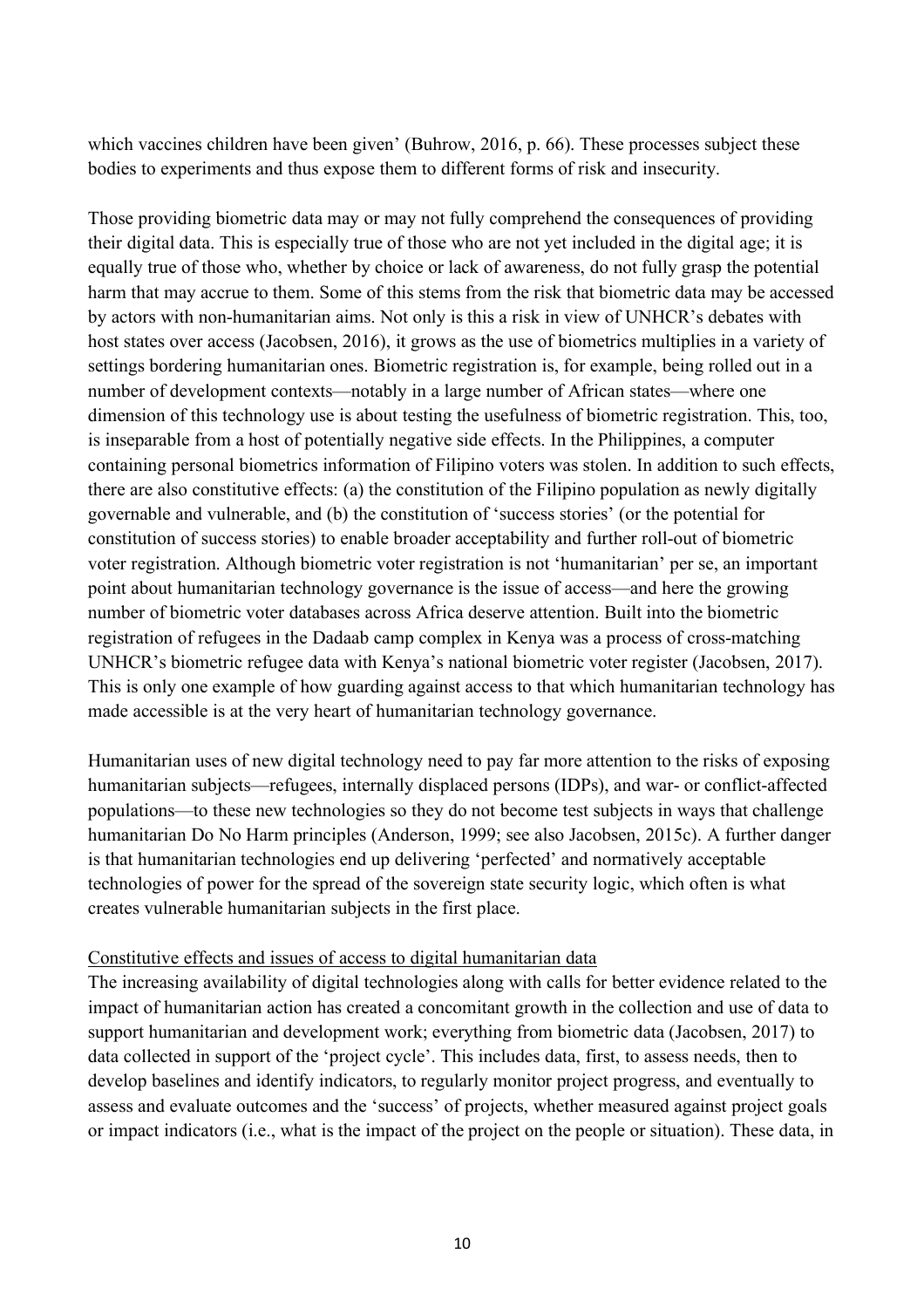turn, become the basis for reports to donors, their constituents, and representatives, often elected officials and the general public in donor countries.

While humanitarians collect data of all types, some of these data are sensitive, containing personally identifiable information or confidential information about medical records or individuals' political activities. Particularly in conflict or politically fraught locations, these types of data could become problematic for the agencies collecting and storing data and for the individuals whose data are collected and stored. Many humanitarian efforts depend on funding from donor states, and their ability to operate in a host state is based upon consent from host governments. This conundrum has long characterised key elements in the politics of UNHCR's data collection (Betts, Loescher, and Milner, 2012). Adding new digital technology complicates rather than resolves this conundrum, insofar as donor countries and/or host nations may use humanitarian actors' dependence on donor funding or need for host government permission to operate in a given country as leverage to access digitalised (biometric) data. We have seen examples of this in Kenya as well as in Lebanon, where host states have been in dialogue with UNHCR about accessing the biometric data that UNHCR collects and stores about the refugee populations in these countries (Jacobsen, 2016, 2017). Recently, the Malaysian government requested that UNHCR provide access to its data about registered refugees and asylum seekers, in order to 'close loopholes' that might allow individuals sympathetic to Islamic State to enter the country (Goh, 2017). Crucially, allowing access to digitalised biometric refugee data may engender significant risks, such as for the prospect of safe return for refugees who have fled a regime whose post-conflict role is still uncertain (Crowe, 2013).

Beyond donor or host government pressure to share, such data are also potential targets for hackers. The interdependencies of a connected world mean that the ramifications of data hacks extend well beyond any individual or agency, creating new uncertainties, insecurities, and vulnerabilities, particularly for humanitarian actors. The risk of harm is related to the extent to which data are available and accessible, particularly to those with nefarious aims or for those who are vulnerable or unaware. Few have begun to grapple with the potential ramifications of what harm to the digital bodies of vulnerable populations might mean, either conceptually or legally (e.g. Sandvik, 2016; Sandvik and Raymond, 2017).<sup>6</sup>

Whoever owns and controls these data, therefore, possesses leverage and power. In this way the collection or ownership of data have become a new form of governance, amplified by the capacity of digital technologies to amass ever-increasing amounts of data, much of which remains buried in reports or PDF files. As illustrated above, questions of data ownership and sharing have both legal and political bases and consequences.

These access issues stand alongside a range of other data-related exclusivities, such as the privileging of that which can be counted to the neglect of things that do not easily lend themselves to counting (e.g. the number of hours of instruction rather than the quality of education). Quantitative data are easier to collect on mobile devices and faster to aggregate, in contrast to the richer, contextual data that often take longer to collect and analyse. In this way humanitarian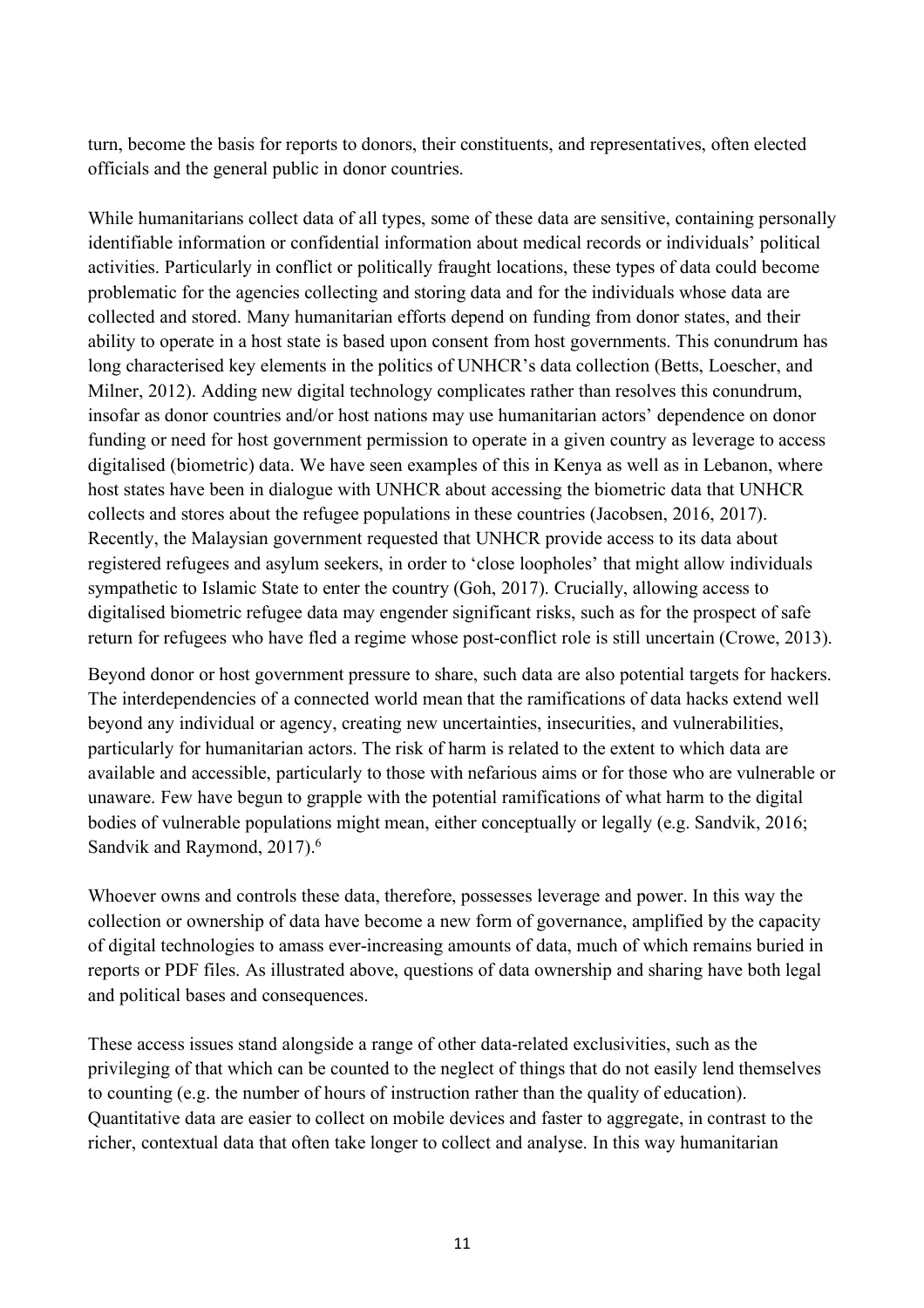technologies create new domains of 'humanitarian expertise', requiring internet or mobile connectivity, the ability to use and adapt technologies for humanitarian purposes, as well data collection, analysis, and visualisation (Fast and Waugaman, 2016). In some cases, this becomes another way to marginalise the contextual expertise of national staff (insiders), in contrast to the technical expertise of outsiders (Autesserre, 2014) and yet another way to create hierarchies of humanity in the humanitarian space (Fast, 2014, 2015). Exclusion thus becomes digitally determined, a more modern version of the exclusions that in decades past might have been determined by physical accessibility (living near a road) or position within society (Chambers, 1983).

It is not that humanitarian agencies have ignored these issues. Various UN and international agencies, including UNHCR and International Organization for Migration (IOM), have data protection and privacy policies in place, and the International Committee of the Red Cross, together with the Brussels Privacy Hub, recently released an extensive data protection handbook that addresses many of these issues (Kuner and Marelli (eds.), 2017; Kaspersen and Lindsay-Curtet, 2016). Yet the costs of securing the data that are collected are vast, and the implications for access and protection have not yet been fully analysed or translated into widespread practice.

## **Consequences**

In this article, we use Barnett's (2013) framework of humanitarian governance and extend it further to address the implications of the humanitarian cyber-age, particularly the use of humanitarian technologies, the data they generate, and the governance challenges that result, whether from unintended and unforeseen consequences of their use or what they produce. In doing so, we call for attention to potential harms and expand the notion of access. Specifically, as a consequence of the humanitarian agencies' collection of sensitive, often uniquely identifiable, and more easily shareable digitalised information (including biometric data), protection is no longer only about ensuring access but increasingly also about denying access. More specifically, it concerns the question of how to *deny access to* data when this could potentially harm rather than protect the individuals or populations with whom humanitarians work. The use of humanitarian technologies makes possible new domains of information sharing, which in turn create new risks to the digital bodies of humanitarian subjects.

While accessing populations in need of humanitarian assistance continues to represent a significant challenge—with recent examples of Syria, Myanmar, and South Sudan—the argument advanced above is not that this challenge has disappeared. Rather, that it has changed. By analysing humanitarian technology governance, with the increasingly central role that digital technology and data play in a range of humanitarian contexts, another key concern has emerged—a challenge that represents a reversal of the usual conceptualisation of access to assistance or affected populations or their access to services and protection. Instead, this analysis suggests the need to think about access in terms of prevention, and specifically the prevention of access to the digital bodies that arise from the use of technology and data in humanitarian settings. This last dimension is two-fold, in terms of the creation of new test subjects and access to the digital bodies of humanitarian subjects.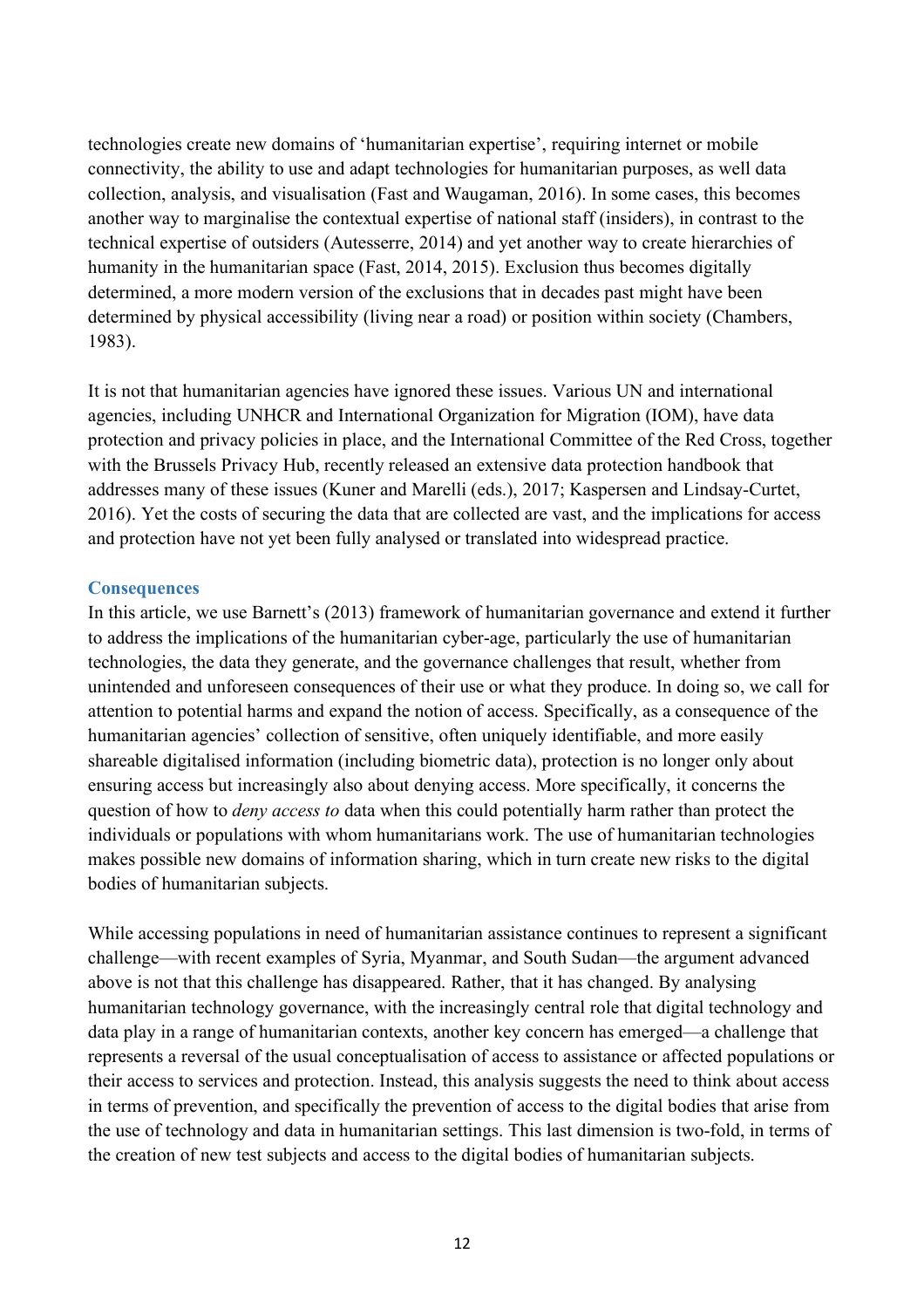In this way, analysing humanitarian governance helps to identify new challenges and may also, through further research, help to address them. A research agenda on this topic should include additional and detailed explorations of the ways that aid agencies use technologies, the foreseeable and unintended consequences (such as requests for data) of these uses, and how agencies have attempted to address some of these issues. This might encompass field-based data protection strategies, data protection standards, and policies, as well as their implementation, negotiations with host or other governments, litigation, or other strategies. This last element, of practical strategies to mitigate and respond to the challenges that arise from an analysis of humanitarian technology governance, is essential given the real-world implications of this field. Such efforts could help to ensure more effective protection of humanitarian subjects, in terms of access to these populations, their access to assistance, and the prevention of access to their digitalised bodies.

#### **Acknowledgements**

The authors thank the editors of this special issue as well as the two anonymous reviewers for their constructive feedback.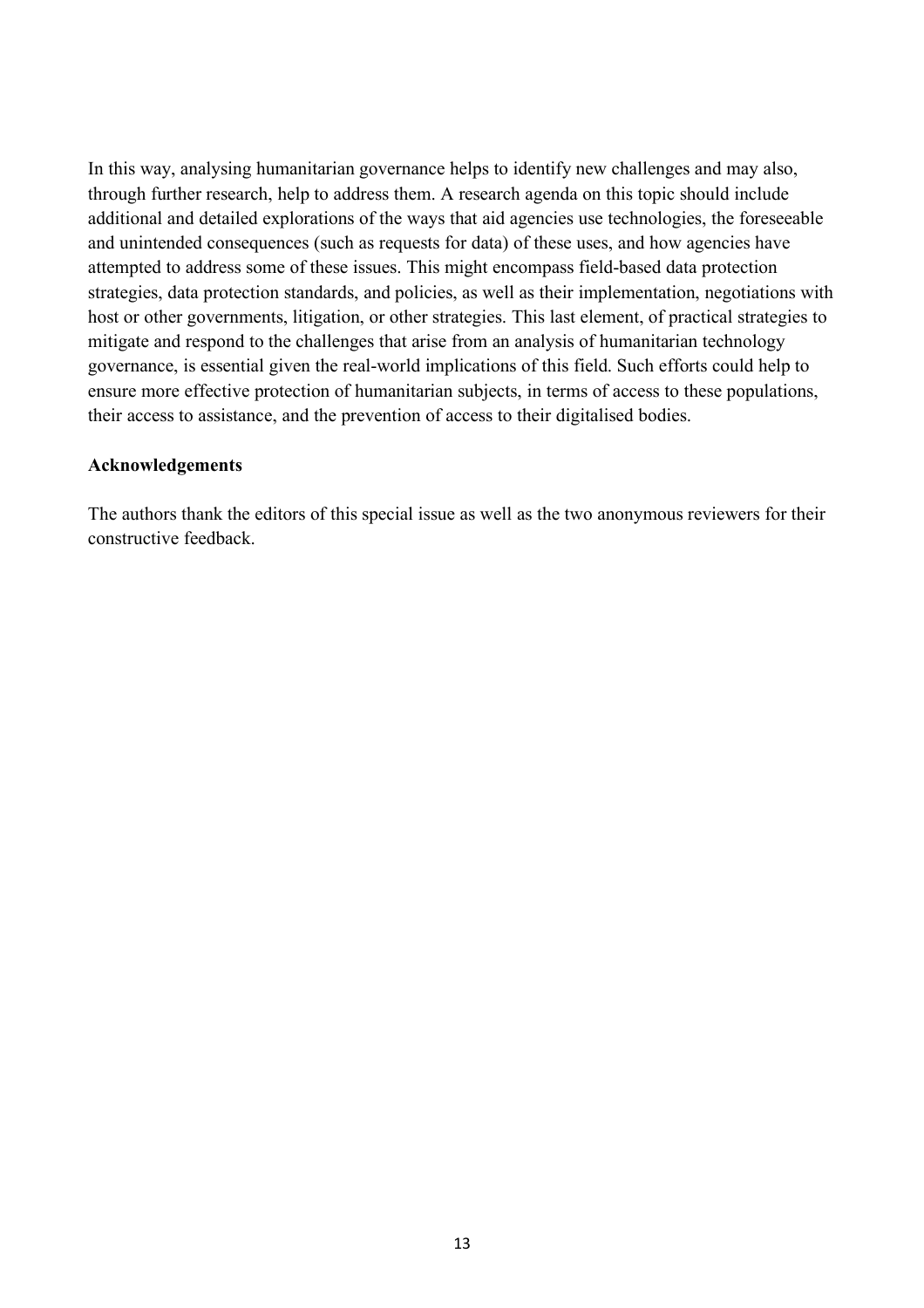#### **References**

- Abdelnour, S. and A.M. Saeed (2014) 'Technologizing humanitarian space: Darfur advocacy and the rape-stove panacea'. *International Political Sociology*. 8(2). pp. 145–163.
- Agamben, G. (1998) *Homo Sacer: Sovereign Power and Bare Life*. Stanford University Press, Stanford, CA.
- Agier, M. (2010) 'Humanity as an identity and its political effects (a note on camps and humanitarian government)'. *Humanity: An International Journal of Human Rights, Humanitarianism, and Development*. 1(1). pp. 29–45.
- Anderson, M.B. (1999) *Do No Harm: How Aid Can Support Peace—or War*. Lynne Rienner Publishers, Boulder, CO.
- Andersson, R. and F. Weigand (2015) 'Intervention at risk: the vicious cycle of distance and danger in Mali and Afghanistan'. *Journal of Intervention and Statebuilding*. 9(4). pp. 519–541.
- Autesserre, S. (2014) *Peaceland: Conflict Resolution and the Everyday Politics of International Intervention*. Cambridge University Press, Cambridge.
- Barnett, M. (2011). *Empire of Humanity: A History of Humanitarianism*. Cornell University Press, Ithaca, NY.
- Barnett, M.N. (2013) 'Humanitarian governance'. *Annual Review of Political Science*. 16(1). pp. 379–398.
- Bennett, J. (2010) *Vibrant Matter*: *A Political Ecology of Things*. Duke University Press, Durham, NC.
- Bennett, C., M. Foley, and S. Pantuliano (2016) *Time to Let Go: Remaking Humanitarian Action for the Modern Era.* Humanitarian Policy Group, Overseas Development Institute, London.
- Betts, A., G. Loescher, and J. Milner (eds.) (2012) *The United Nations High Commissioner for Refugees (UNHCR): The Politics and Practice of Refugee Protection into the 21st Century*. 2nd Edition. Routledge, London.
- Buhrow, W.C. (2016) *Biometrics in Support of Military Operations: Lessons from the Battlefield*. CRC Press, Boca Raton, FL.
- Burns, R. (2014) 'Rethinking big data in digital humanitarianism: practices, epistemologies, and social relations'. *GeoJournal*. 80(4). pp. 477–490.
- Chamayou, G. (2008) *Les corps vils: expérimenter sur les êtres humains aux XVIIIe et XIXe siècles*. Éditions La Découverte, Paris.
- Chamayou, G. (2012) *Manhunts: A Philosophical History*. Princeton University Press, Princeton, NJ.
- Chambers, R. (1983) *Rural Development: Putting the Last First*. Pearson Education Limited, Harlow.
- Coole, D. (2013) 'Agentic capacities and capacious historical materialism: thinking with new materialisms in the political sciences'. *Millennium Journal of International Relations*. 41(3). pp. 451–469.
- Crowe, A. (2013) 'Rush to aid Syrians overlooks protecting right to privacy'. [Blog] Privacy International. 30 November. https://privacyinternational.org/blog/1211/rush-aid-syriansoverlooks-protecting-right-privacy
- Duffield, M. (2007) *Development, Security and Unending War: Governing the World of Peoples*.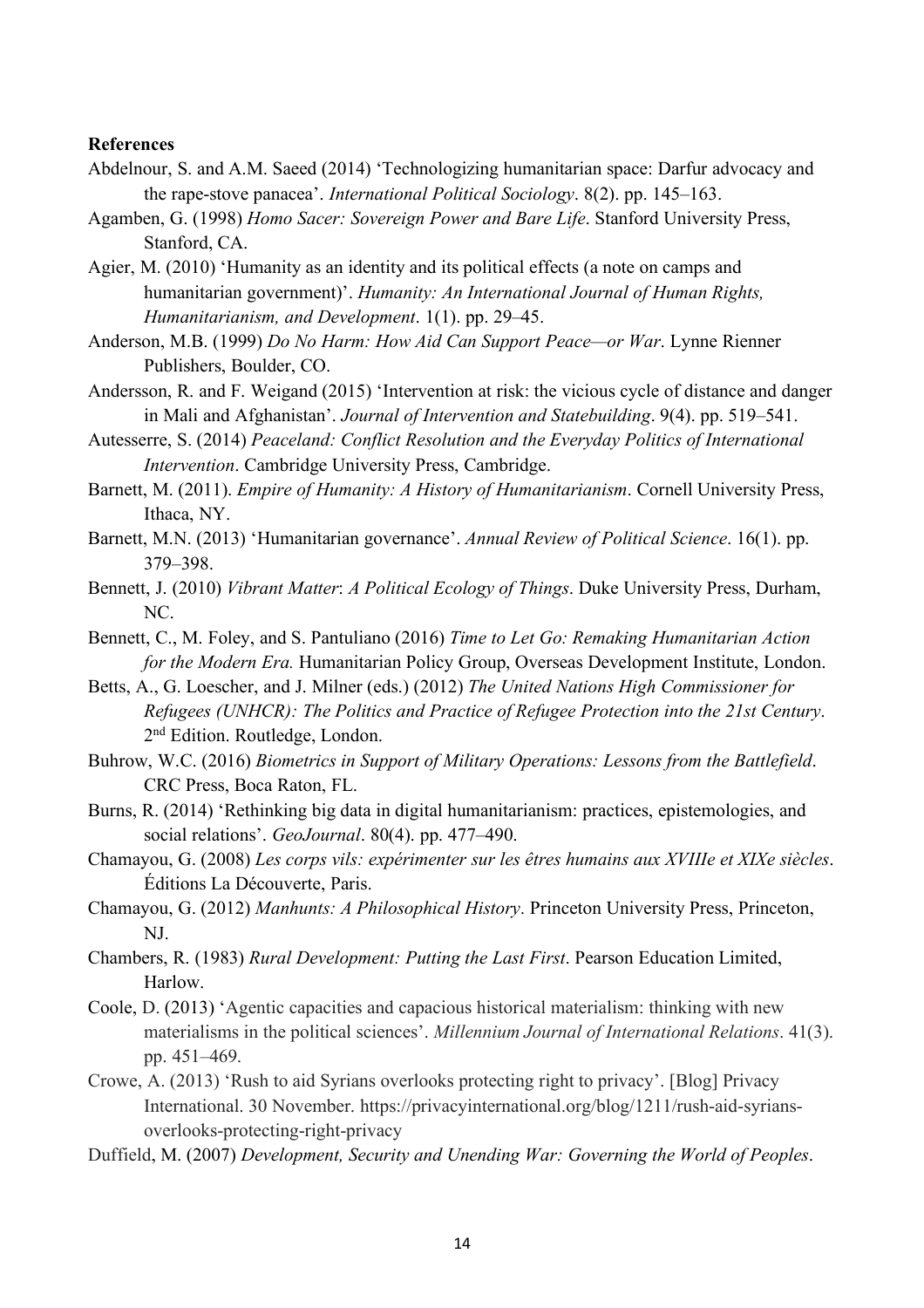Polity Press, Cambridge.

- Duffield, M. (2016) 'The resilience of the ruins: towards a critique of digital humanitarianism'. *Resilience* – *International Policies, Practices and Discourses*. 4(3). pp. 147–165.
- Fassin, D. (2010) 'Inequality of lives, hierarchies of humanity: Moral commitments and ethical dilemmas of humanitarianism'. In I. Feldman and M. Ticktin (eds.) *In the Name of Humanity: The Government of Threat and Care*. Duke University Press. Durham, NC. pp. 239–255.
- Fast, L. and A. Waugaman (2016) *Fighting Ebola with Information: Learning from the Use of Data, Information, and Digital Technologies in the West Africa Ebola Outbreak Response*. USAID, Washington, DC.
- Fast, L. (2014) *Aid in Danger: The Promise and Perils of Humanitarianism*. University of Pennsylvania Press, Philadelphia, PA.
- Fast, L. (2015) 'Unpacking the principle of humanity: tensions and implications'. *International Review of the Red Cross*. 97(897–898). pp. 111–131.
- Fast, L. (2017) 'Diverging data exploring the epistemologies of data collection and use among those working on and in conflict'. *International Peacekeeping*. 24(5). pp. 706–732.
- Feldman, I. and M. Ticktin (eds.) (2010) *In the Name of Humanity: The Government of Threat and Care*. Duke University Press, Durham, NC.
- Givoni, M. (2016) 'Between micro mappers and missing maps: Digital humanitarianism and the politics of material participation in disaster response'. *Environment and Planning D: Society and Space*. 34(6). pp. 1025–1043.
- Goh, M. (2017) 'Malaysia urges UN refugee agency to share database over Islamic State militant concerns'. Channel NewsAsia. 31 July. http://www.channelnewsasia.com/news/asiapacific/malaysia-urges-un-refugee-agency-toshare-database-over-islamic-9078300 (last accessed last accessed 19 December 2018)
- Graboyes, M. (2011) *The Experiment Must Continue: Medical Research and Ethics in East Africa, 1940–2014*. Ohio University Press, Athens, OH.
- Harvard Humanitarian Initiative (2011) *Disaster Relief 2.0: The Future of Information Sharing in Humanitarian Emergencies*. UN Foundation and Vodafone Foundation Technology Partnership, Washington, DC and London.
- IFRC (2013) *World Disasters Report: Focus on Technology and the Future of Humanitarian Action*. International Federation of Red Cross and Red Crescent Societies, Geneva.
- Jacobsen, K.L. (2015a) 'Experimentation in humanitarian locations: UNHCR and biometric registration of Afghan refugees'. *Security Dialogue*. 46(2). pp. 144–164.
- Jacobsen, K.L. (2015b) *The Politics of Humanitarian Technology: Good Intentions, Unintended Consequences and Insecurity*. Routledge, London.
- Jacobsen, K.L. (2015c) 'Humanitarian technology: revisiting the 'Do No Harm' debate'. [Blog] Humanitarian Practice Network (HPN). http://odihpn.org/blog/humanitarian-technologyrevisiting-the-%C2%91do-no-harm%C2%92-debate/ (last accessed last accessed 19 December 2018)
- Jacobsen, K.L. (2016) 'UNHCR, Accountability and Refugee Biometrics' in Sandvik and Lindskov Jacobsen (eds.) *UNHCR and the Struggle for Accountability.* Routledge, London.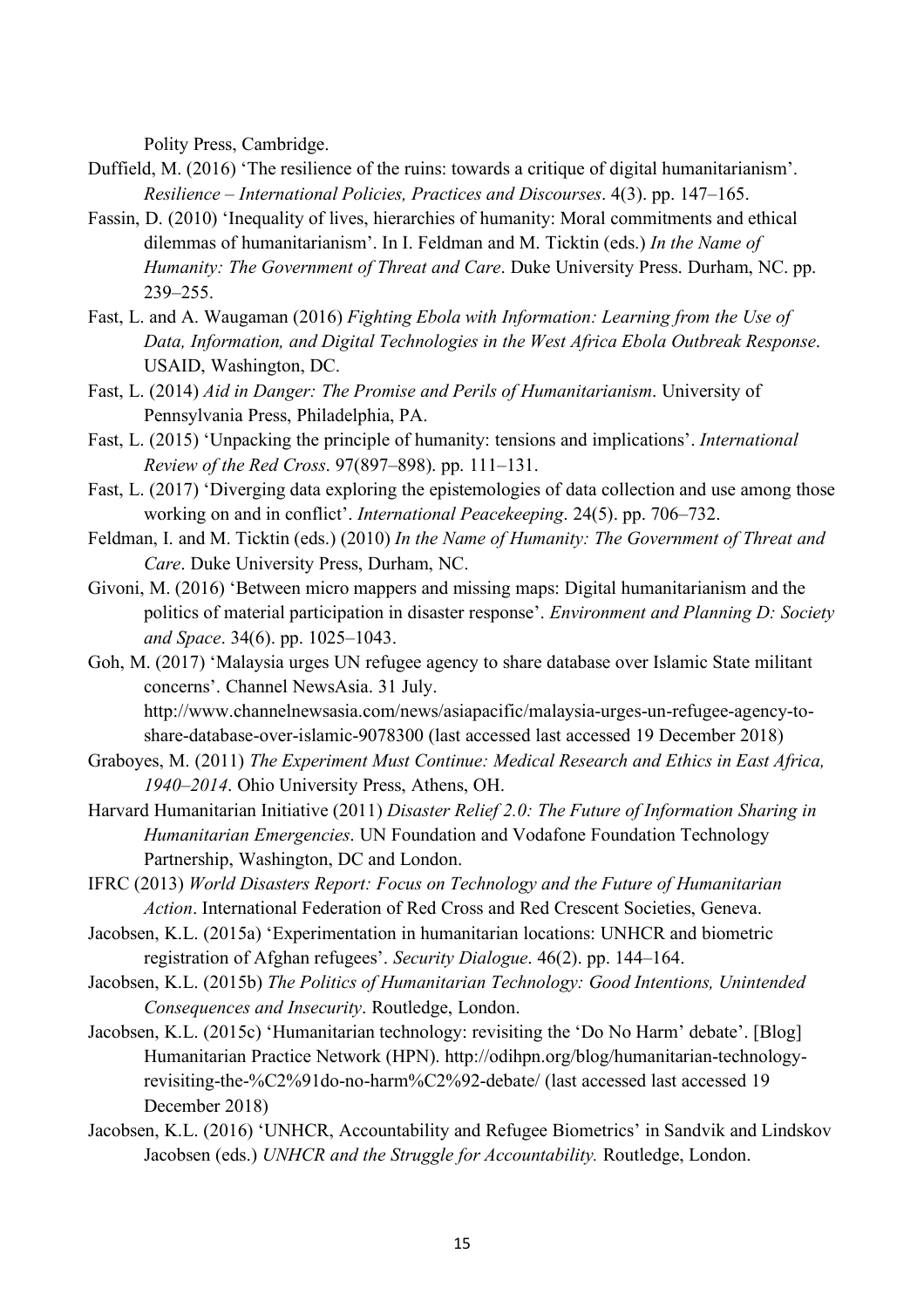- Jacobsen, K.L. (2017) 'On humanitarian refugee biometrics and new forms of intervention'. *Journal of Intervention and Statebuilding*. 11(4). pp. 529–551.
- Jasanoff, S. (2005) *Designs on Nature: Science and Democracy in Europe and the United States.*  Princeton University Press, Princeton, NJ.
- Jasanoff, S. (2004a) 'The idiom of co-production'. In S. Jasanoff (ed.) *States of Knowledge: The Co-Production of Science and Social Order*. Routledge, London. pp. 1–12.
- Jasanoff, S. (2004b) 'Ordering Knowledge, Ordering Society'. In S. Jasanoff (ed.) *States of Knowledge: The Co-Production of Science and Social Order*. London/New York: Routledge, 13-45.
- Jumbert, K.B. and M.G. Sandvik (eds.) (2017) *The Good Drone: "Newness," Technological Optimism, and Technological Fantasies*. Routledge, London.
- Kaspersen, A. and C. Lindsay-Curtet (2016) 'The digital transformation of the humanitarian sector'. [Blog] Humanitarian Law and Policy. http://blogs.icrc.org/law-andpolicy/2016/12/05/digital-transformation-humanitarian-sector/ (last accessed 12 December 2016).
- Kent, R., C. Bennett, A. Donini, and D. Maxwell (2016) *Planning from the Future: Is the Humanitarian System Fit for Purpose?* Planning from the Future, London and Somerville, MA.
- Knox-Clarke, P. (2017) *Changing Humanitarian Action?* ALNAP Working Paper. ALNAP/Overseas Development Institute, London.
- Kuner, C. and M. Marelli (eds.) (2017) *Handbook on Data Protection in Humanitarian Action*. ICRC and Brussels Privacy Hub, Geneva and Brussels.
- Lambert, L. (2013) 'The body as a terrain of experiments: medicine and vile bodies according to Grégoire Chamayou'. *The Funambulist Magazine*. https://thefunambulist.net/history/history-the-body-as-a-terrain-of-experiments-medicineand-vile-bodies-according-to-gregoire-chamayou. (last accessed on 20 July 2017)
- Latour, B. (1996) 'On actor-network theory. A few clarifications plus more than a few complications'. *Soziale welt*. 47(4). pp. 369–381.
- Lautze, S., A. Raven-Roberts, and T. Erkineh (2009) *Humanitarian governance in the new millennium: an Ethiopian case study. HPG Working Paper*. Humanitarian Policy Group/Overseas Development Institute, London.
- Lester, A. and F. Dussart (2014) *Colonization and the Origins of Humanitarian Governance: Protecting Aborigines Across the Nineteenth-Century British Empire*. Cambridge University Press, Cambridge.
- Malkki, L. (1996) 'Speechless emissaries: refugees, humanitarianism, and dehistoricization'. *Cultural Anthropology*. 11(3). pp. 377–404
- McDonald, S.M. (2016) *Ebola: A Big Data Disaster; Privacy, Property, and the Law of Disaster Experimentation.* CIS Paper Series, Vol. 1. Centre for Internet & Society, Bengaluru and Delhi. http://cis-india.org/papers/ebola-a-big-data-disaster (last accessed last accessed 19 December 2018)
- Meier, P. (2015) *Digital Humanitarians: How Big Data is Changing the Face of Humanitarian Response*. Routledge, London.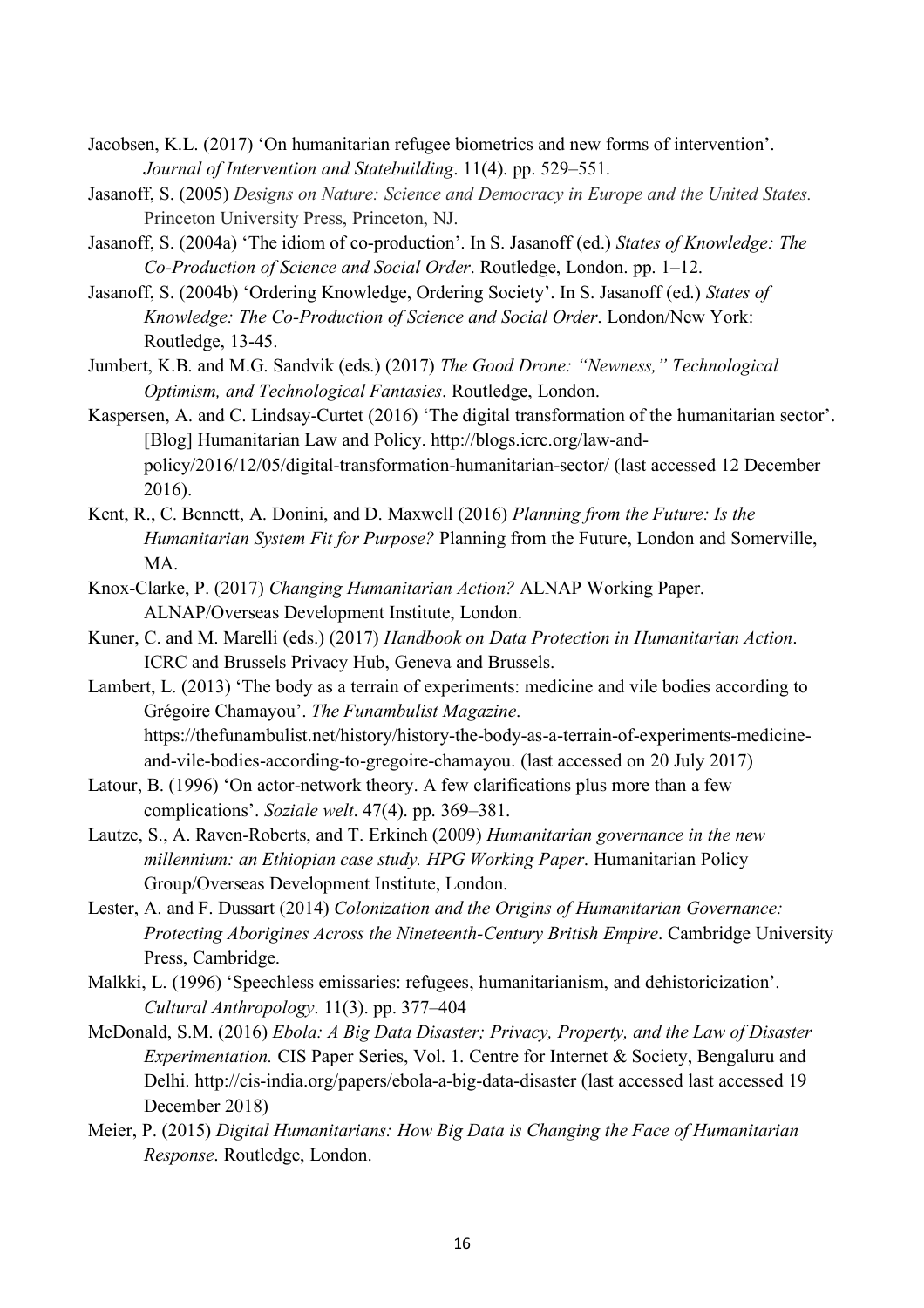- Mitchell, K. (2017) 'Education, race and empire: a genealogy of humanitarian governance in the United States'. *Transactions of the Institute of British Geographers*. 42(3). pp. 349–362.
- OCHA (2013) *Humanitarianism in the Network Age. Including World Humanitarian Data and Trends 2012*. United Nations Office for the Coordination of Humanitarian Affairs, New York, NY. https://www.unocha.org/sites/unocha/files/HINA\_0.pdf (last accessed last accessed 19 December 2018)
- Parker, B. (2016) 'Aid's cash revolution: a numbers game. Lebanon leads the way on cash aid for refugees'. IRINnews.org, 2 November. https://www.irinnews.org/feature/2016/11/02/aid'scash-revolution-numbers-game (last accessed last accessed 19 December 2018)
- Petryna, A. (2005) 'Ethical variability: drug development and globalizing clinical trials'. *American Ethnologist*. 32(2). pp. 183–197.
- Petryna, A. (2009) *When Experiments Travel: Clinical Trials and the Global Search for Human Subjects*. Princeton University Press, Princeton, NJ.
- Read, R. (2016) 'Tensions in UN information management: security, data and human rights monitoring in Darfur, Sudan'. *Journal of Human Rights Practice*. 8(1). pp.101–115.
- Read, R., B. Taithe, and R. Mac Ginty (2016) 'Data hubris? Humanitarian information systems and the mirage of technology'. *Third World Quarterly*. 37(8). pp. 1314–1331.
- Redfield, P. (2012) 'Bioexpectations: life technologies as humanitarian goods'. *Public Culture*. 24(1). pp. 157–184.
- Sandvik, K.B. (2016) 'The humanitarian cyberspace: shrinking space or an expanding frontier?'. *Third World Quarterly*. 37(1). pp. 17–32.
- Sandvik, K.B. and K. Lohne (2014) 'The rise of the humanitarian drone: giving content to an emerging concept'. *Millennium*. 43(1). pp. 145–164.
- Sandvik, K.B., M.G. Jumbert, J. Karlsrud, and M. Kaufmann (2014) 'Humanitarian technology: a critical research agenda'. *International Review of the Red Cross*. 96(893). pp. 219–242.
- Sandvik, K. and N. Raymond (2017) 'Beyond the protective effect: towards a theory of harm for information communication technologies in mass atrocity response'. *Genocide Studies and Prevention*. 11(1). pp. 9–24.
- Sandvik, K., K. L. Jacobsen, and S. McDonald (2017) "Do no harm: A taxonomy of the challenges of humanitarian experimentation" International Review of the Red Cross, 99:1, 319-344.
- Scott-Smith, T. (2015a) 'Control and biopower in contemporary humanitarian aid: the case of supplementary feeding'. *Journal of Refugee Studies*. 28(1). pp. 21–37.
- Scott-Smith, T. (2015b) 'Beyond the "raw" and the "cooked": a history of fortified blended foods'. *Disasters*. 39(2). pp. 244–260.
- Shah, S. (2006) *The Body Hunters: Testing New Drugs on the World's Poorest Patients*. New Press, New York, NY.
- Tomlinson, M., M.J. Rotheram-Borus, L. Swartz, and A.C. Tsai (2013) 'Scaling up mHealth: where is the evidence?'. *PLoS Med*. 10(2). p. e1001382. DOI:10.1371/journal.pmed.1001382.
- UNHCR (2003) 'Iris testing of returning Afghans passes 200,000 mark' https://www.unhcr.org/news/latest/2003/10/3f86b4784/iris-testing-returning-afghanspasses-200000-mark.html (last accessed last accessed 19 December 2018)